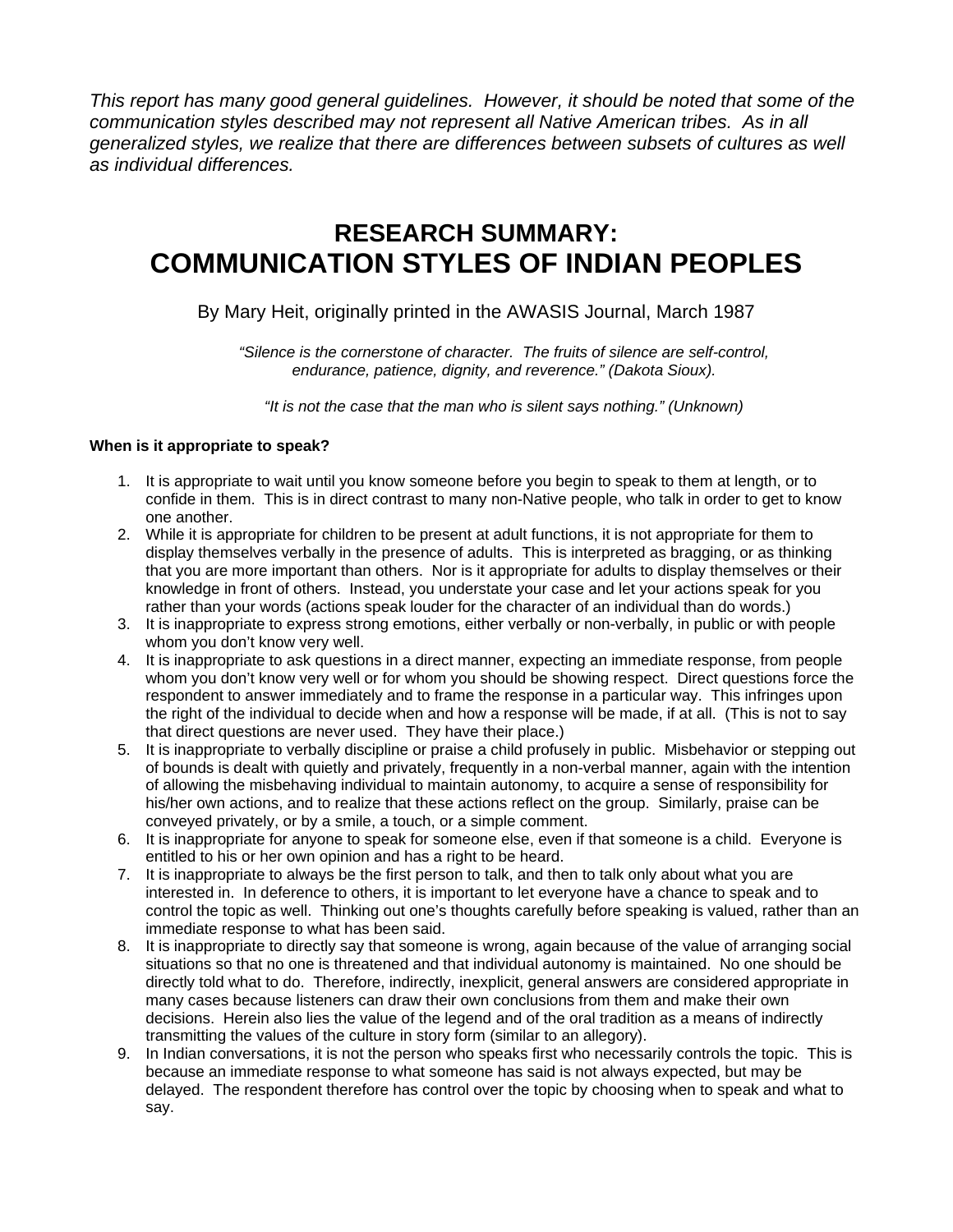#### **When is it appropriate to be silent?**

- 1. It is appropriate to be silent at a religious ceremony or when an elder is speaking.
- 2. It is appropriate to pause frequently and at length in conversations. Sometimes listeners indicate with a nod or a murmur that they are still listening when the speaker pauses.
- 3. It is appropriate to be silent in an unfamiliar situation or when you are with strangers. This is based on an unwillingness to disturb the harmony of a group of people unfamiliar to yourself by thrusting your presence upon them. It is very rude to do that.
- 4. Pauses in conversations are sometimes used for emphasis, rather than using word stress or intonation, which in many Indian languages, can change rather than emphasize, the meaning of an utterance. These pauses do not mean that the person has finished speaking.
- 5. It is appropriate to be silent when someone is angry, out of control, or overcome with sadness, until that person regains control.
- 6. Silence can indicate disapproval of something that is being done or said. It can also be an indication that members of a group are waiting to reach consensus.
- 7. It is appropriate for children to watch and listen quietly by age three or four, and to learn from what they have heard and observed, rather than learning by direct verbal instruction or by asking a lot of questions. Children demonstrate their skills and knowledge by what they can do rather than what they say.
- 8. It is appropriate to visit someone and not say much, just to enjoy their company.

#### **How do we take turns when we are speaking?**

- 1. It is appropriate for a speaker, particularly in a formal situation, to verbally signal that he or she has finished speaking. This is a characteristic of Indian languages and gets transferred to English as well.
- 2. Simply ceasing to speak does not always mean that one has finished. It can also mean that one is considering what to say next, is emphasizing points already raised, or is giving the content of the conversation the pause it deserves.
- 3. It is appropriate to wait for a little while before taking your turn at speaking or answering a question. Immediate responses are not expected. Proper regard (respectful silence), especially in public or formal situations, should be shown for the well-considered thought and response.
- 4. It is appropriate for everyone to get a chance to speak if they so wish, and to take as much time as they need, before a subject is brought to a conclusion.

#### **How do we show politeness when we are speaking?**

- 1. It is very rude to interrupt or to speak before someone has signaled that she or he has finished speaking.
- 2. It is rude to ask direct, personal questions, especially when you have just met someone. To refuse a direct request is unthinkable, so that an individual may politely affirm that your request has been heard, but you, on the other hand, are obliged to realize that no commitment has been made. Often, it is better to phrase questions indirectly, or as statement, in order to give the respondent the choice of how to reply. (E.g. "I wonder if it might be the case that…")
- 3. It is inappropriate to gaze directly at someone the whole time that they are speaking. As well, it is inappropriate for a speaker to gaze directly at his/her listeners all the time, which is in keeping with giving non-directive, inexplicit, and general answers. An unwavering, direct gaze is unsettling, intimidating, and interpreted as being over-familiar. Again, this is not to say that direct eye contact never occurs. It does, of course. Also, there may be reasons for avoiding eye contact that have nothing to do with being polite (fear, embarrassment, shyness, insecurity).
- 4. It is inappropriate for one or two people to control the conversation of a group and to do all the talking. Nor is attention always focused solely on the person who is talking, but is distributed more evenly to everyone who is present in order to gauge their non-verbal reactions to what is being said. This is part of the important process of arriving at decisions through group consensus.
- 5. There is sometimes an absence in Indian conversations of what in English conversations are considered politeness formulae: excessive use of greetings, farewells, expressions of gratitude, etc.